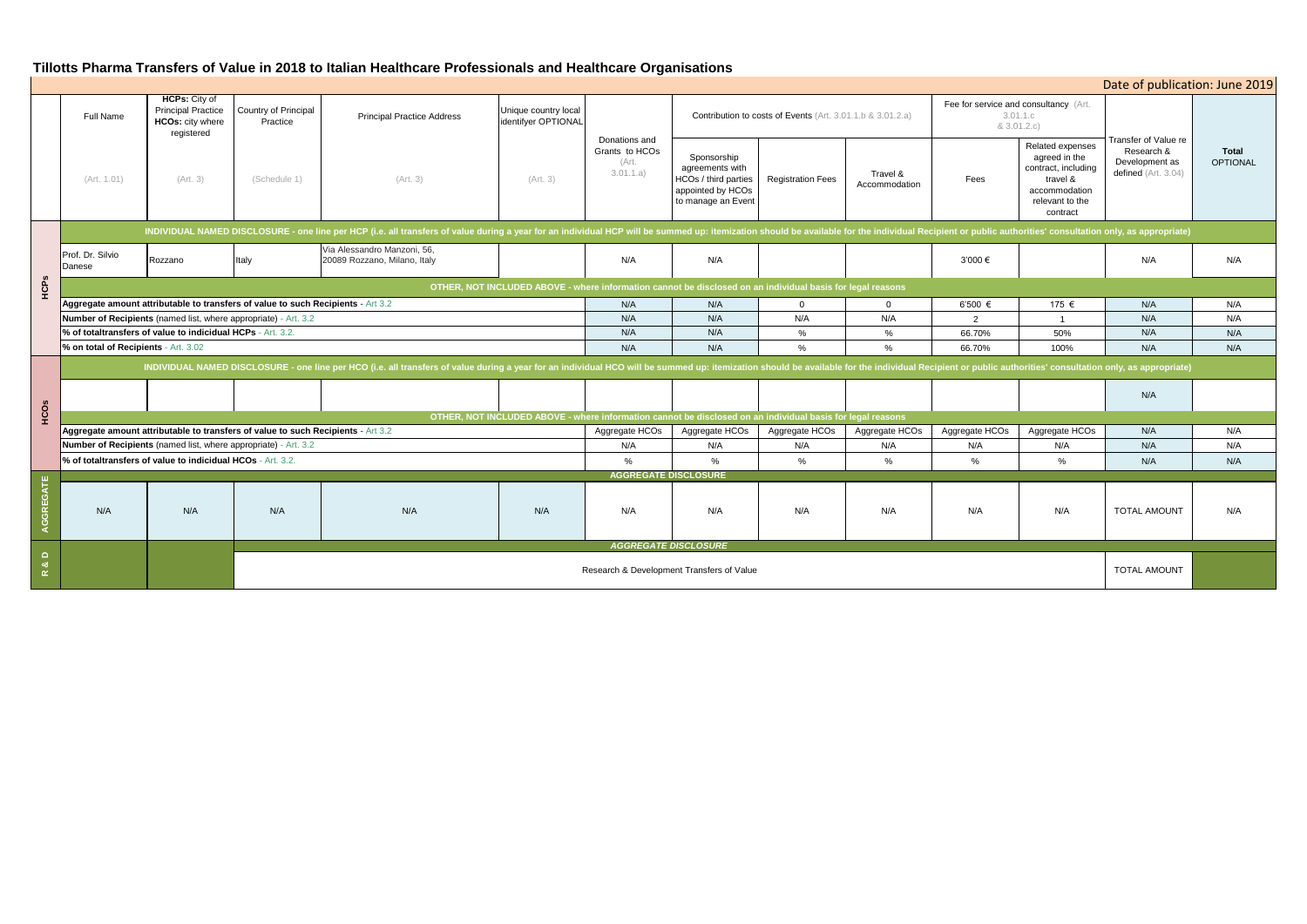

## **Methodological Notes**

# **Disclosure by Tillotts Pharma of payments to Italian healthcare professionals and healthcare organisations in 2018**

The Farmindustria Code on disclosure of transfers of value from companies to healthcare professionals and healthcare organisations mandates the public disclosure in 2019 of certain transfers of value made during 2018 to Italian healthcare professionals and healthcare organisations. The disclosure data will be published on the website of Tillotts Pharma, [www.tillotts.com.](http://www.tillotts.com/) The Farmindustria disclosure requirements are set forth in Section 5 of the Code of Conduct for the Pharmaceutical Industry.

The methodological notes below explain the data Tillotts Pharma has disclosed and how the data has been prepared, to assist the reader's understanding. Inclusion of this methodological note alongside the disclosure data is also mandated by Paragraph 5.10 of Section 5 to the Farmindustria Code.

## **VAT**

VAT is excluded from all disclosures of transfer of value.

## **Currency**

All disclosures are made in Euros  $(\epsilon)$ . Where the original payment was made in another currency, the sum was converted to Euros based on the average annual exchange rate published by the European Central bank (www.ecb.europa.eu).

#### **Consolidated Disclosures of the Corporate Group and Cross-border Payments**

The disclosures represent the consolidated transfers of value made by the Tillotts Pharma corporate group in line with the EFPIA Disclosure Code's dictate that separate entities belonging to the same multinational company (which could be the parent company and subsidiary company) shall be deemed to constitute a single company. The 2018 disclosures represent payments by Tillotts Pharma AG, directly or indirectly.

#### **Aggregated Data**

Where permission to disclose transfers of value has been refused by individual healthcare professionals, or where permission was granted but then later revoked, all transfers of value made to them are disclosed in an aggregated fashion.

## **Data Protection**

#### **Consent to disclose data**

In countries where it is required by applicable data protection laws, Tillotts has taken all reasonable steps to obtain consents from the HCPs, and HCOs, as applicable, to publicly disclose payments and other transfers of value. In accordance with EFPIA guidance, partial consents are not acceptable. If consent is not provided, the data will be reported on an aggregate level only.

#### **Consent collection and withdrawal**

Tillotts respects applicable data protection laws. If a stakeholder withdraws the provided consent, Tillotts will adjust the publication accordingly within a reasonable time.